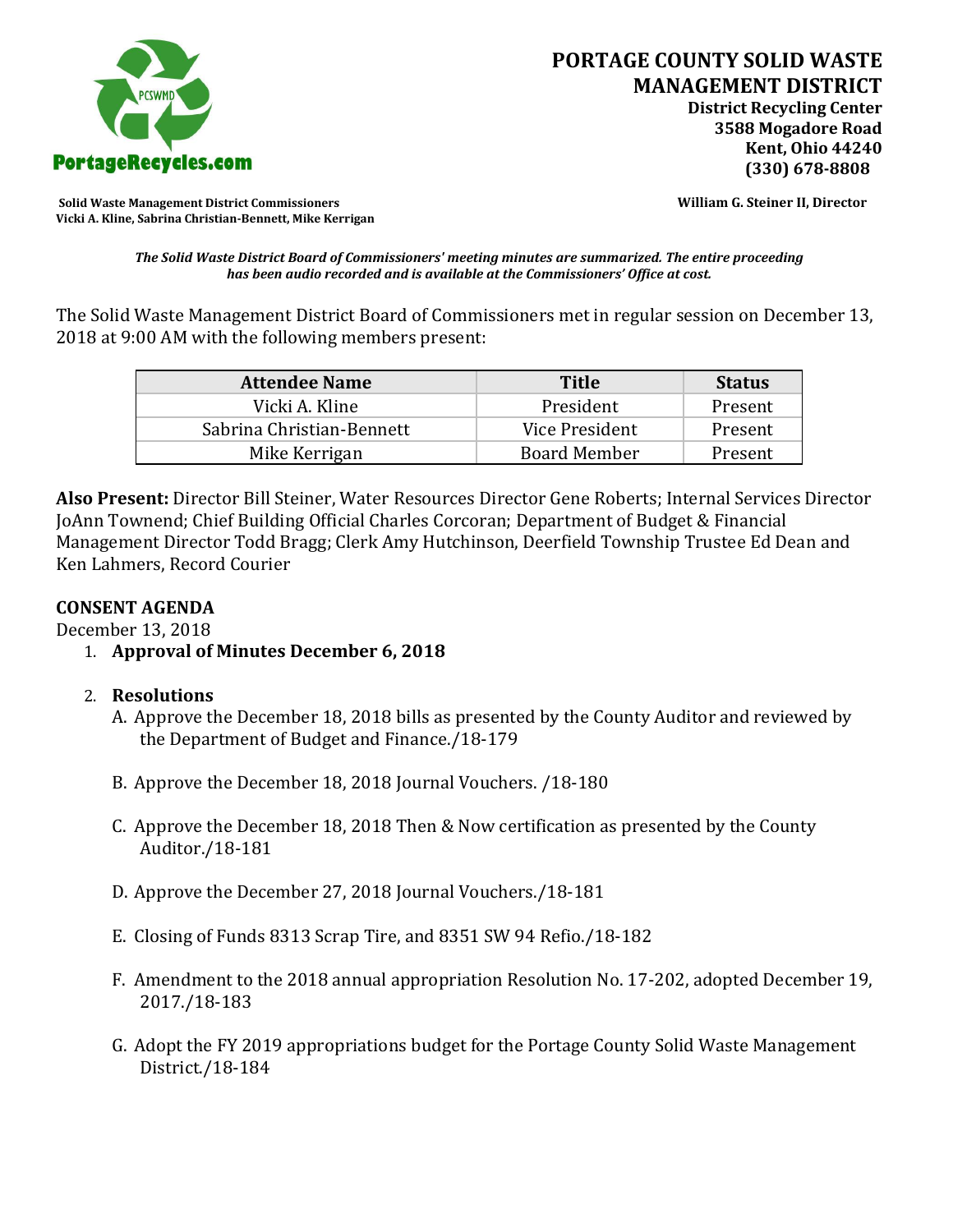| <b>Motion To:</b> | Approve the December 13, 2018 Consent Agenda for Solid Waste Management District |
|-------------------|----------------------------------------------------------------------------------|
| <b>RESULT:</b>    | <b>ADOPTED [UNANIMOUS]</b>                                                       |
| <b>MOVED:</b>     | Sabrina Christian-Bennett                                                        |
| <b>SECONDED:</b>  | Mike Kerrigan                                                                    |
| AYES:             | Sabrina Christian-Bennett, Vicki A. Kline, Mike Kerrigan                         |

**RESOLUTION NO. 18-179 - RE: BILLS APPROVED AND CERTIFIED TO THE PORTAGE COUNTY AUDITOR FOR PAYMENT.** 

It was moved by Sabrina Christian-Bennett, seconded by Mike Kerrigan that the following resolution be adopted:

- **RESOLVED,** that the bills were approved and certified to the County Auditor for payment, contingent upon the review of the Portage County Department of Budget and Financial Management, Department of Internal Services or other designee on December 18, 2018 in the total payment amount of **\$24,950.46 for Funds 8300- 8399** as set forth in the Accounts Payable Warrant Report on file in the office of the Portage County Auditor; and be it further
- **RESOLVED,** that the District Board of Commissioners finds and determines that all formal actions of this Board concerning and relating to the adoption of this resolution were taken in an open meeting of this Board and that all deliberations of this Board that resulted in those formal actions were in meeting open to the public in compliance with the law including Section 121.22 of the Ohio Revised Code.

Roll call vote as follows:

Vicki A. Kline, Yea; Sabrina Christian-Bennett, Yea; Mike Kerrigan, Yea;

**RESOLUTION NO. 18-180 - RE: APPROVAL OF JOURNAL VOUCHERS/ENTRIES.**

It was moved by Sabrina Christian-Bennett, seconded by Mike Kerrigan that the following Resolution be adopted:

- **WHEREAS,** the Ohio Revised Code requires that warrants be approved by the District Board of Commissioners for the Portage County Solid Waste Management District prior to their issuance, and
- **WHEREAS,** there are other similar financial transactions defined as journal vouchers/entries that are dissimilar in that they are used to pay for charges for services from one county department and/or fund to another department and/or fund and thus are processed in lieu of issuing a warrant, and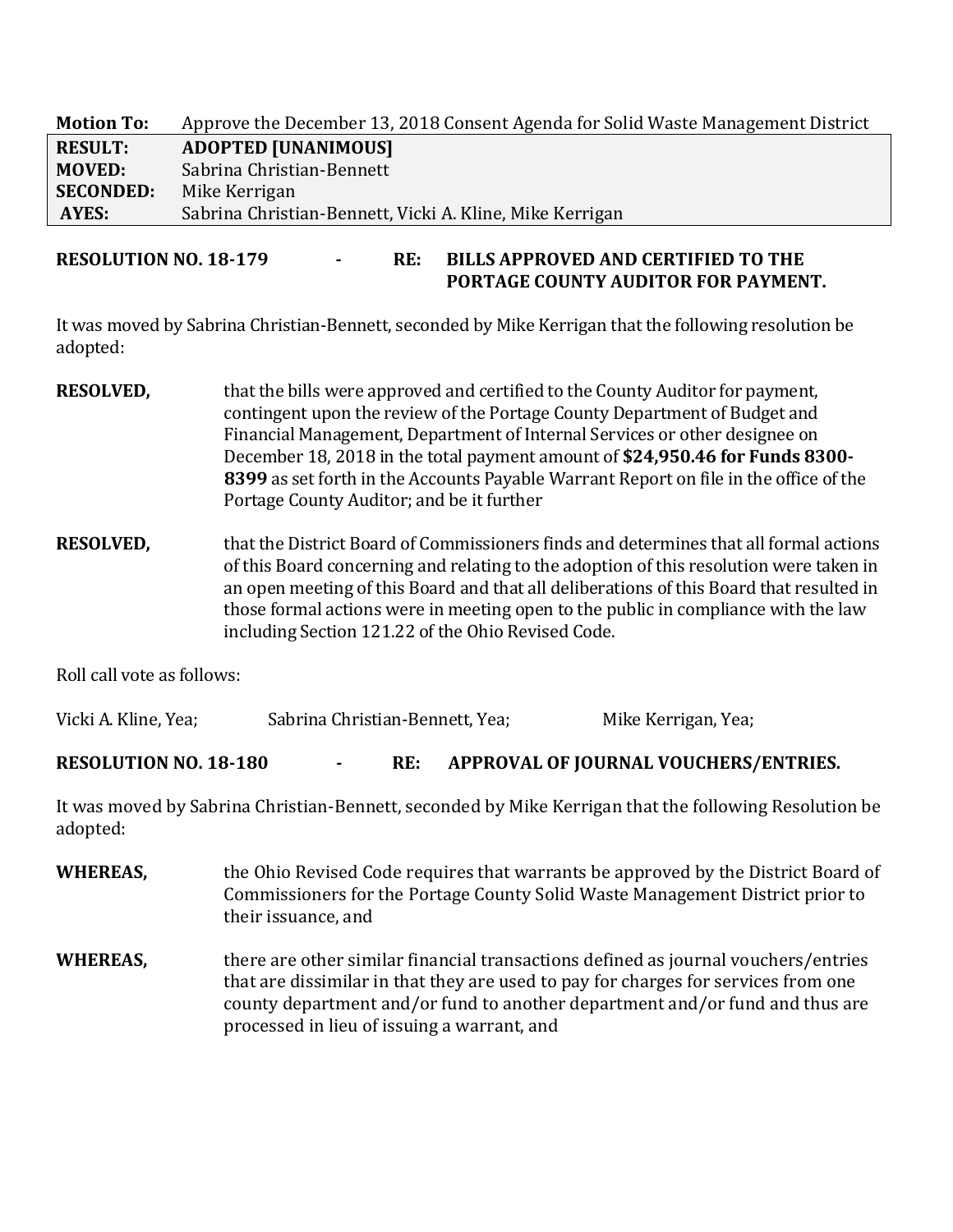**WHEREAS,** the Journal Vouchers/Entries are submitted by the Solid Waste Management District Director for review by the District Board of Commissioners; now therefore be it

| 12/18/18 | 1393 | \$456.15    |
|----------|------|-------------|
| 12/18/18 | 1396 | 650.00      |
| 12/18/18 | 1403 | 15,675.56   |
| 12/18/18 | 1409 | 1,541.26    |
| Total    |      | \$18,322.97 |

**RESOLVED,** that the District Board of Commissioners approves the attached Journal Vouchers/Entries, and be it further

**RESOLVED,** that the District Board of Commissioners finds and determines that all formal actions of this Board concerning and relating to the adoption of this resolution were taken in an open meeting of this Board and that all deliberations of this Board that resulted in those formal actions were in meeting open to the public in compliance with the law including Section 121.22 of the Ohio Revised Code.

Roll call vote as follows:

| Vicki A. Kline, Yea; | Sabrina Christian-Bennett, Yea; | Mike Kerrigan, Yea; |
|----------------------|---------------------------------|---------------------|
|                      |                                 |                     |

## **RESOLUTION NO. 18-181**

This resolution was inadvertently omitted. This is for numbering purposes only.

## **RESOLUTION NO. 18-182**

This resolution was inadvertently omitted. This is for numbering purposes only.

| <b>RESOLUTION NO. 18-183</b> |  | <b>CLOSING OF FUNDS 8313 SCRAP TIRE, AND 8351</b> |
|------------------------------|--|---------------------------------------------------|
|                              |  | SW 94 REFIO                                       |

It was moved by Sabrina Christian-Bennett, seconded by Mike Kerrigan that the following resolution be adopted:

| <b>WHEREAS,</b>  | fiscal activity has ceased in Funds 8313 AND 8351, all payments have been made<br>and the Treasurer's Cash Balance for each is \$0.00; now therefore be it |
|------------------|------------------------------------------------------------------------------------------------------------------------------------------------------------|
| <b>RESOLVED,</b> | that Fund 8313 AND 8351, are hereby closed as recommended by the Director of<br>Budget and Financial Management; and be it further                         |
| <b>RESOLVED,</b> | that a certified copy of this resolution be filed with the Portage County Auditor,<br>and be it further                                                    |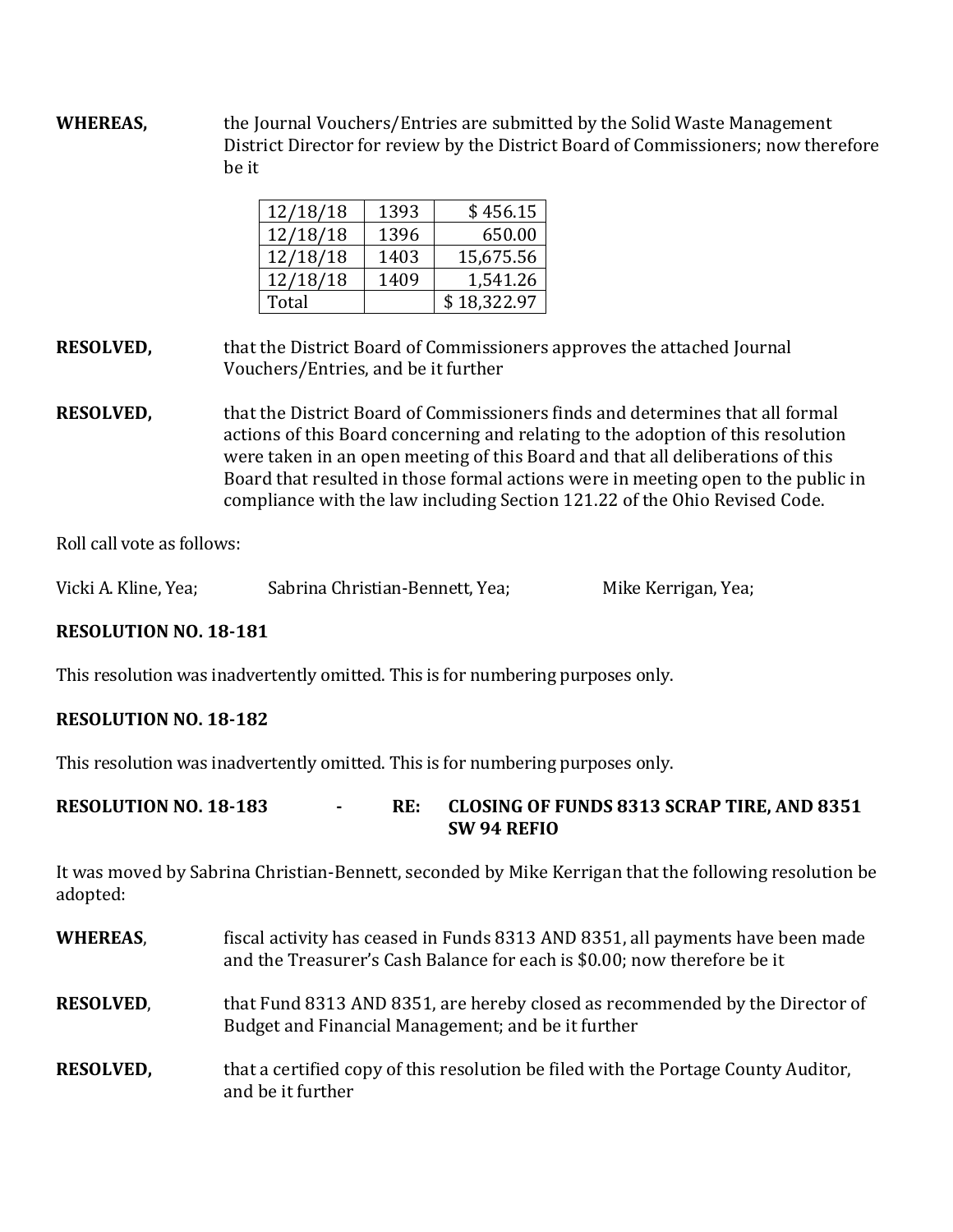**RESOLVED,** that the Board of Commissioners finds and determines that all formal actions of this Board concerning and relating to the adoption of this resolution were taken in an open meeting of this Board and that all deliberations of this Board that resulted in those formal actions were in meeting open to the public in compliance with the law including Section 121.22 of the Ohio Revised Code.

Roll Call Vote as Follows:

Vicki Kline, Yea; Sabrina Christian-Bennett, Yea; Mike Kerrigan, Yea;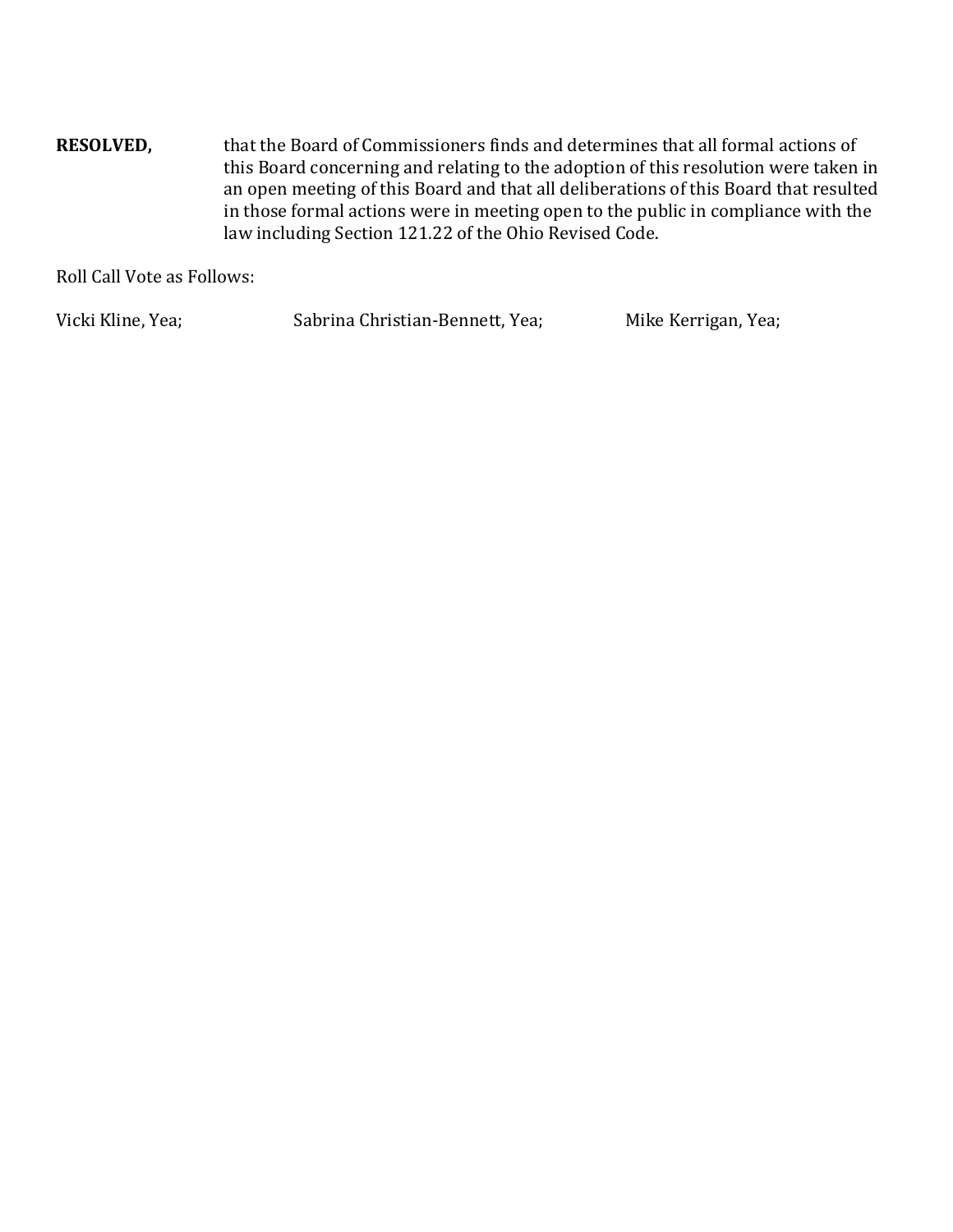#### **RESOLUTION NO. 18-184**

### **RE: AMENDMENT TO THE 2018 ANNUAL APPROPRIATION RESOLUTION NO 17-202 ADOPTED DECEMBER 19, 2017**

It was moved by Sabrina Christian-Bennett, seconded by Mike Kerrigan that the following resolution be adopted:

**RESOLVED,** that it has become necessary to amend the 2018 Annual Appropriation in the amounts and for the purposes set forth in the enumeration shown below as reviewed and recommended by the Director of the Dept. of Budget & Financial Management:

|                   |                                        | Increase | Decrease |
|-------------------|----------------------------------------|----------|----------|
|                   | Solid Waste General Admin              |          |          |
| <b>Fund: 8300</b> |                                        |          |          |
| 901               | <b>Solid Waste Management District</b> |          |          |
| 83003             |                                        | 60,000   | \$0      |
|                   | <b>MEMO TOTAL</b>                      | \$60,000 | \$0      |

; and be it further

| <b>RESOLVED,</b> | that the notes of explanation in this resolution are for informational purposes only<br>and are not intended to restrict the expenditure of those appropriated funds to any<br>single purpose. Such funds are for the use of all expenditures that are lawful under<br>the approved appropriation; and be it further                                                                                                   |
|------------------|------------------------------------------------------------------------------------------------------------------------------------------------------------------------------------------------------------------------------------------------------------------------------------------------------------------------------------------------------------------------------------------------------------------------|
| <b>RESOLVED,</b> | that a certified copy of this resolution be filed with the County Auditor; and be it<br>further                                                                                                                                                                                                                                                                                                                        |
| <b>RESOLVED,</b> | that the Board of District Commissioners finds and determines that all formal<br>actions of this Board concerning and relating to the adoption of this resolution<br>were taken in an open meeting of this Board and that all deliberations of this Board<br>that resulted in those formal actions were in meeting open to the public in<br>compliance with the law including Section 121.22 of the Ohio Revised Code. |

Roll call vote as follows:

Vicki Kline, Yea; Sabrina Christian-Bennett, Yea; Mike Kerrigan, Yea; Mike Kerrigan, Yea;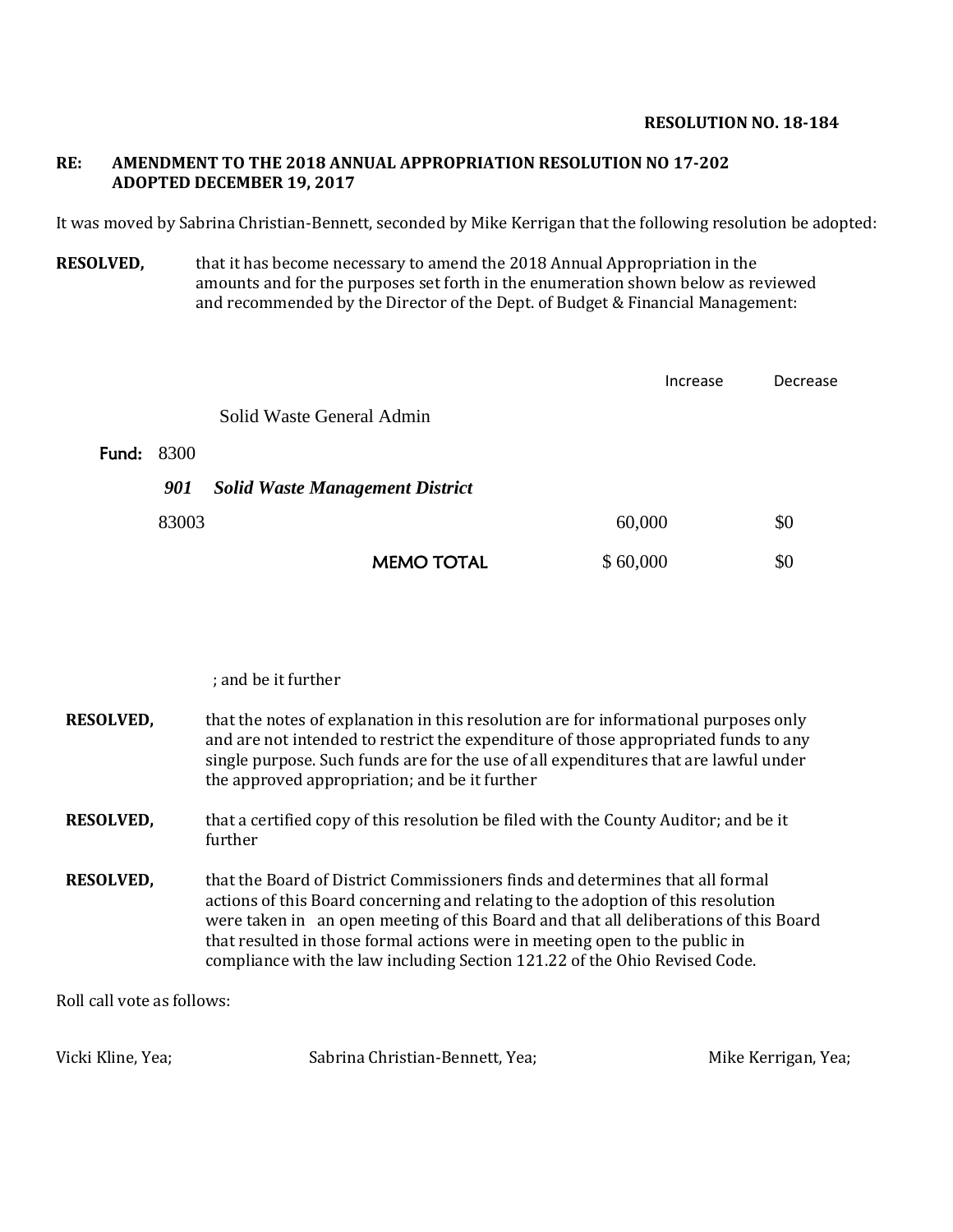### **RESOLUTION NO. 18-185 - RE: ADOPT THE FY 2019 APPROPRIATIONS BUDGET FOR THE PORTAGE COUNTY SOLID WASTE MANAGEMENT DISTRICT.**

It was moved by Sabrina Christian-Bennett, seconded by Mike Kerrigan that the following resolution be adopted:

- **WHEREAS,** the Board of District Commissioners sets the level of appropriation authority with the rollup group set at Fund, Department and Category to allow greater flexibility within the department effective with the FY 2019 Appropriation Budget; now therefore be it
- **RESOLVED,** that the Board of District Commissioners does hereby adopt the FY 2019 Appropriations Budget beginning January 1, 2019 and ending December 31, 2019 in the total amount of \$2,890,910 with the rollup group set at Fund, Department, and Category as follows:

| Approved |
|----------|
|----------|

| 83003 SW Gen Admin Salary&Fringes |     | \$1,250,000 |
|-----------------------------------|-----|-------------|
| 83004 Solid Waste Gen Admin CS    | \$. | 575,410     |
| 83005 Solid Waste Gen Admin MS    | \$  | 413,500     |
| 83006 Solid Waste Gen Admin CO    | SS. | 430,000     |
| 83007 Solid Waste Gen Admin OE    | \$. | 2,000       |
| 83008 Solid Waste Gen Admin DE    | \$. | 0.00        |
| 83009 Solid Waste Gen Admin ME    |     | 220.000     |
|                                   |     |             |

| <b>Total Fund:</b> | 8300 | \$2,890,910 |
|--------------------|------|-------------|
| and be it further; |      |             |

**RESOLVED,** that a certified copy of this resolution be filed with the County Auditor, and be it further,

**RESOLVED,** that the Board of Solid Waste District Commissioners finds and determines that all formal actions of this Board concerning and relating to the adoption of this resolution were taken in an open meeting of this Board and that all deliberations of this Board that resulted in those formal actions were in meeting open to the public in compliance with the law including Section 121.22 of the Ohio Revised Code

Roll call vote as Follows:

**Fund: 8300 Solid Waste General Administra** 

| Vicki Kline, Yea; | Sabrina Christian-Bennett, Yea; | Mike Kerrigan, Yea; |
|-------------------|---------------------------------|---------------------|
|-------------------|---------------------------------|---------------------|